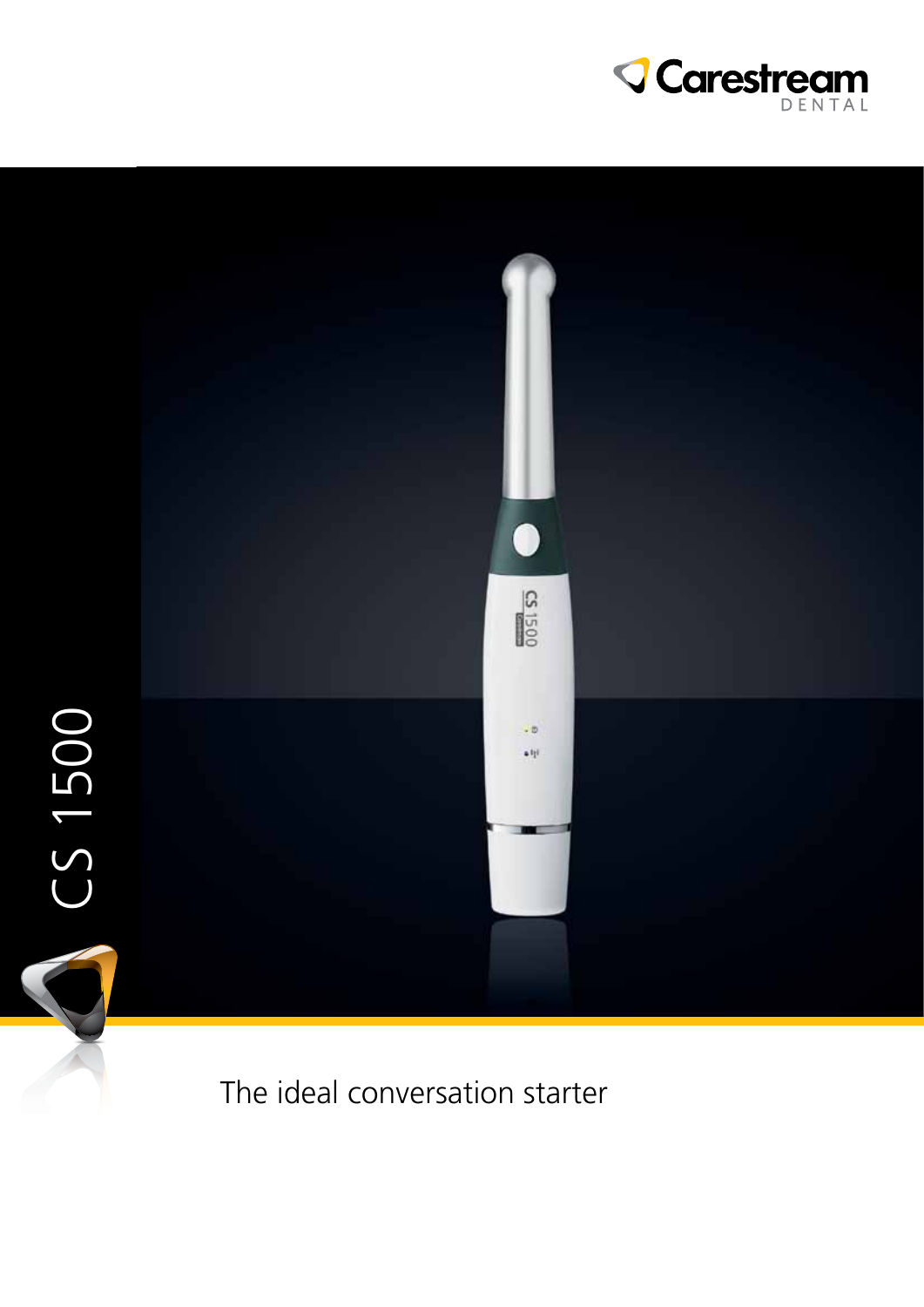## Make every image a great image

### True autofocus

Like the human eye, the camera's patented liquid lens technology\* automatically focuses according to the distance between the camera and the filmed object—no manual adjustments required. The result: effortless image capture and clear, detailed images every time.

### Best-in-class resolution and focus range

From full arch to macro views, the CS 1500 camera delivers the industry's highest resolution for still images (1024 x 768). Boasting the widest focus range on the market (1mm to infinity), the camera offers the large depth-of-view required to capture both intra- and extraoral images. And thanks to the camera's advanced sensor and lens, practitioners can easily view minute details such as cracks, caries, lesions and tooth surfaces.

### Optimized, auto-adjustable lighting system

Featuring an 8-LED lighting system, the CS 1500 camera delivers consistent and powerful illumination. Intuitively adjusting to your current lighting conditions, the camera's true white LED bulbs provide optimally illuminated images in any environment.



Visualize the smallest details with crystal-clear views and true-to-life colors.





Frontal bite. Distended saliva duct.



LED lighting system automatically adjusts to your practice's lighting conditions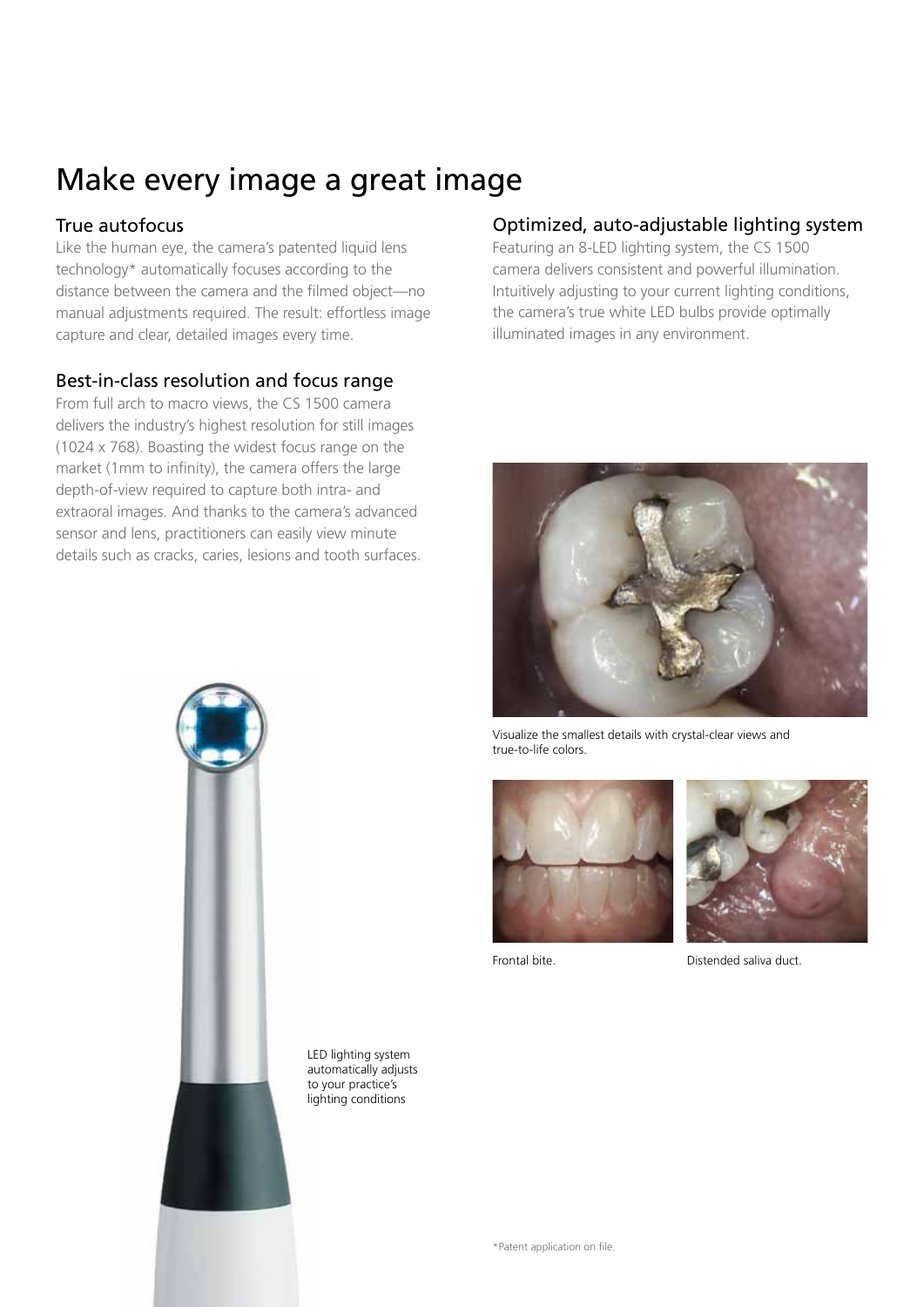# 61 grams of technology

### Wireless freedom

Available in both wireless and wired versions, the CS 1500 camera's wireless configuration features stateof-the-art Wi-Fi technology to ensure the most flexible and mobile solutions for your imaging needs. Offering faster transmission times, more stability, and less noise than analog wireless devices, the CS 1500 camera provides maximum reliability, while delivering the same image quality as the traditional wired version.



Built-in digital Wi-Fi for reliable and fast image acquisition—no wire required.

## One-button simplicity

Along with the autofocus feature, our ergonomically designed image capture button makes capturing clear, detailed images easy for all members of your team. Comfortable for both left and right-handed users, the one-button design also eliminates the need for a foot pedal to further improve the workflow and safety conditions of any practice.

#### Small, yet robust design

Weighing as much as 50% less than other wireless cameras, the CS 1500 camera ensures maximum comfort for its users. Easy to maneuver, the camera's lightweight handpiece makes exploring even the most hard-to-reach areas simple. Don't let its size fool you, however; the CS 1500 camera has been designed for superior reliability. And the neutral, stylish design ensures that the camera fits into any practice décor.





Receive crystal-clear views and true-to-life colors. The state of the timing High-resolution images reveal even the tiniest details.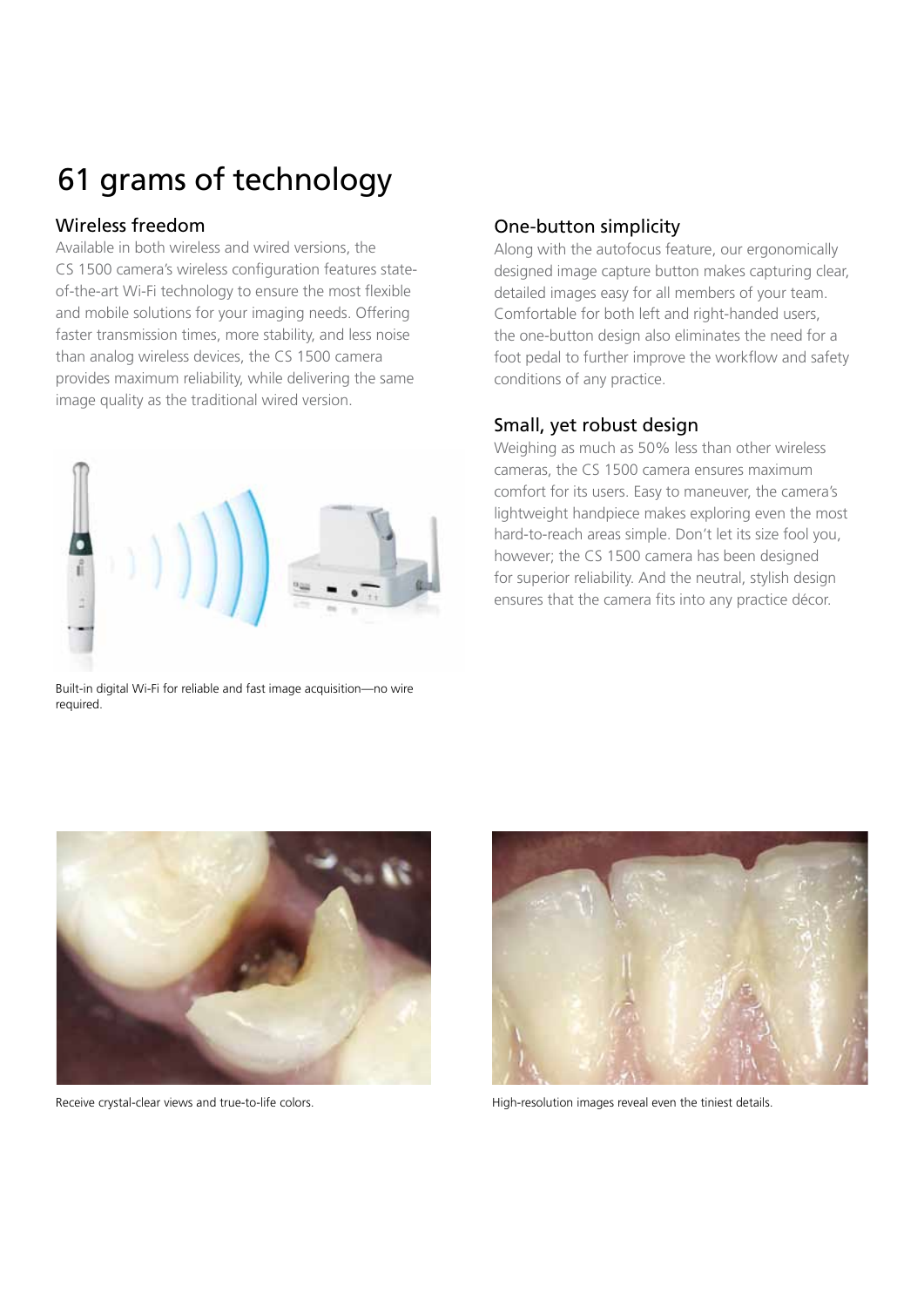## The smart way to communicate

### Easy integration

With Carestream Dental's imaging software, you can easily modify, print, store, and manage all of the images that you capture with the CS 1500 camera. Plus, since it uses the same imaging software as your other Carestream Dental imaging systems, integrating the camera into your practice is quick and simple—saving you time and money. And the camera can be used with either a video monitor or computer.

### Easy sharing, savvy investment

The CS 1500 camera can be easily shared between different examination rooms and chairs—making it an affordable solution for any practice.

### The ideal conversation piece

With precise and true-to-life images, the CS 1500 camera not only supports better diagnosis and treatment planning, but also provides the clear visual evidence you need to show patients exactly what you see. The camera's sharp, detailed images drive better conversations, which in turn, help patients make smarter, more informed decisions about their options—so they're more likely to accept treatment.



Capture the image through the acquisition interface.



Save the image to your computer or SD card.



Print the image on any kind of printer.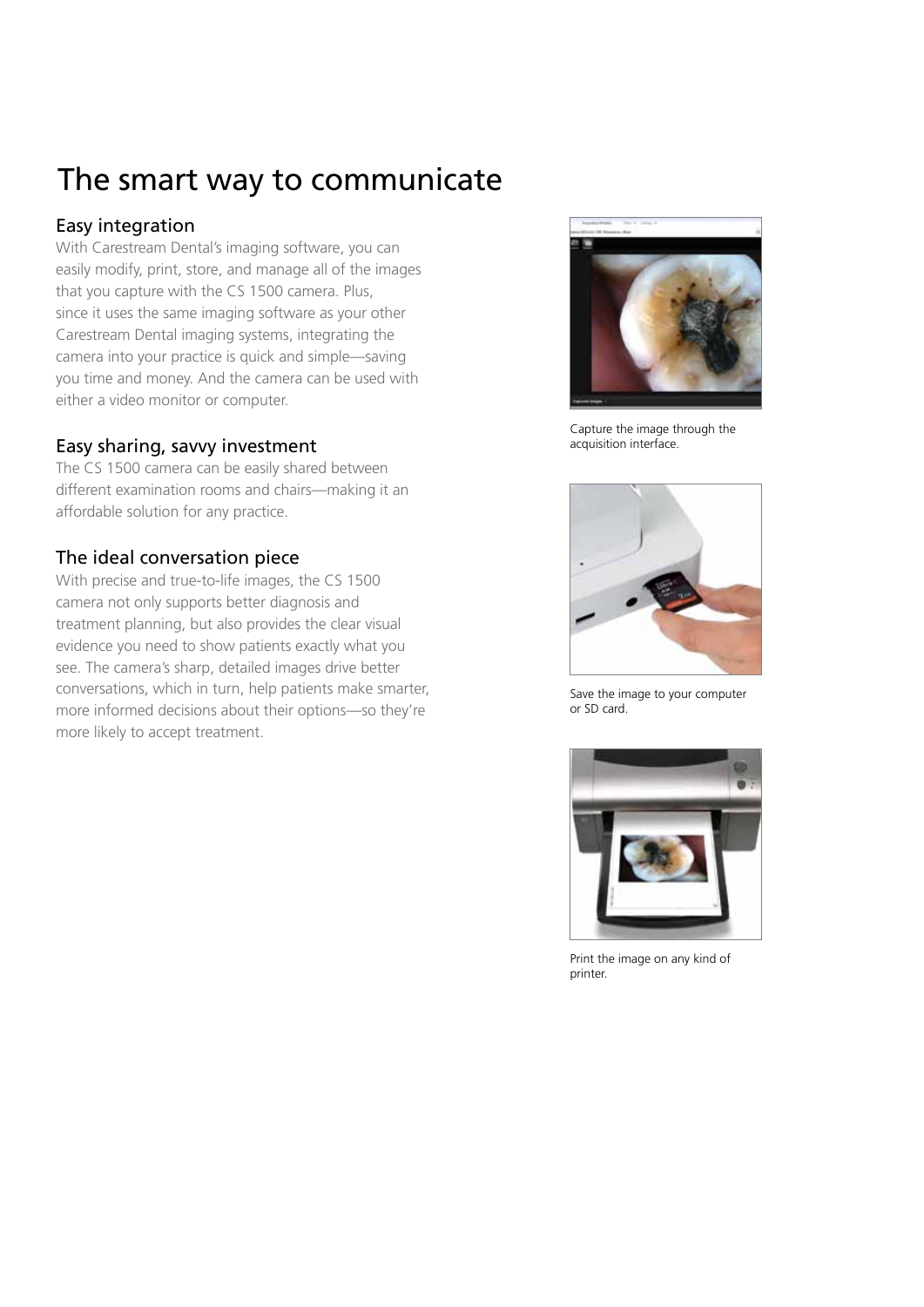## Re-discover the power of an image

Introducing the CS 1500 intraoral camera, the revolutionary way to make conversations with patients easier than ever. Featuring true autofocus, the camera's unique liquid lens technology works like the human eye to ensure effortless image capture and clear, detailed images every time. Combined with the industry's highest still image resolution, the CS 1500 camera delivers superb image quality—right down to the smallest detail.

Through additional breakthrough technologies such as optional Wi-Fi capabilities and an automatic lighting system, the CS 1500 camera brings a new level of usability to dental professionals. It has never been easier to plan treatment, and guide patients to more informed treatment decisions.

The CS 1500 camera…rediscover the power of an image.